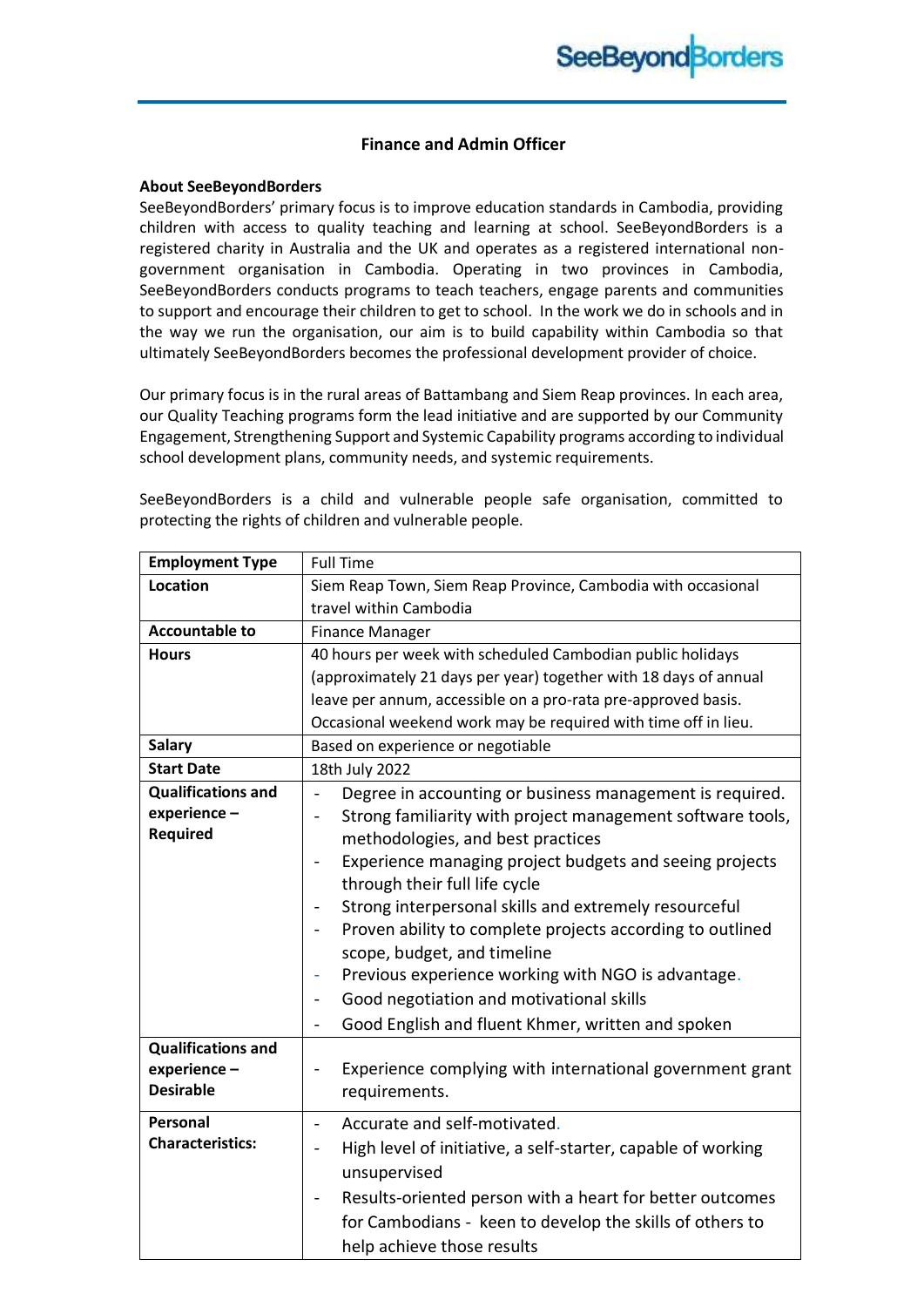|                           | Team player, willing to work hard and set an example to     |
|---------------------------|-------------------------------------------------------------|
|                           | colleagues at all levels of the organisation                |
|                           | Respected and respectful with a high level of honesty and   |
|                           | integrity                                                   |
|                           | Innovative and creative attitude to change and              |
|                           | improvements with a willingness to share ideas and identify |
|                           | opportunities for improvement                               |
|                           | People-centric and capable of building and maintaining      |
|                           | trusted relationships                                       |
|                           | Able to communicate and collaborate with colleagues and     |
|                           | partners                                                    |
|                           | Strength and courage to challenge staff and management in   |
|                           | respect of matters of compliance                            |
| <b>Responsibility for</b> | Active commitment to the SeeBeyondBorders Development       |
| <b>Values</b>             | Philosophy and values;                                      |
|                           | Changemaker   Competency   Integrity   Courage   Respect    |

# **Tasks and Responsibilities**

### *Finance*

- Coordinate with Program Managers the preparation of monthly budget requests, then process required bank transfers
- Check, reconcile and verify monthly expense forms from Project Managers and staff to ensure all supporting documents are approved before giving cash out and uploading into accounting system.
- Posting Manual Journal and ensure transactions are accurately recorded and entered into the accounting system
- Monitor bank balances, upload bank statements and perform bank reconciliations
- Arrange payment of suppliers in a timely manner (eg rent, electricity, water, telephone, etc)
- Maintain records of authorised personnel for bank, tax or other authorities
- Ensure any SeeBeyondBorders bank accounts are setup correctly with appropriate signatories and authorisations
- Prepare cash count on monthly basis and handle office petty cash box.
- Arrange quotations for procurement as required.
- Support and check cash advance requests and payment of all expenses with supporting documents from project staff to ensure prompt timing and correct procedures are followed and posting in the accounting system.
- Assist project staff to purchase all kind of material/equipment in line with financial policy.
- Keep staff updated on organisational forms and formats for usage.
- Process monthly tax payment and collect all documents back from the tax authority.
- Provide technical finance support to colleagues as part of program management as required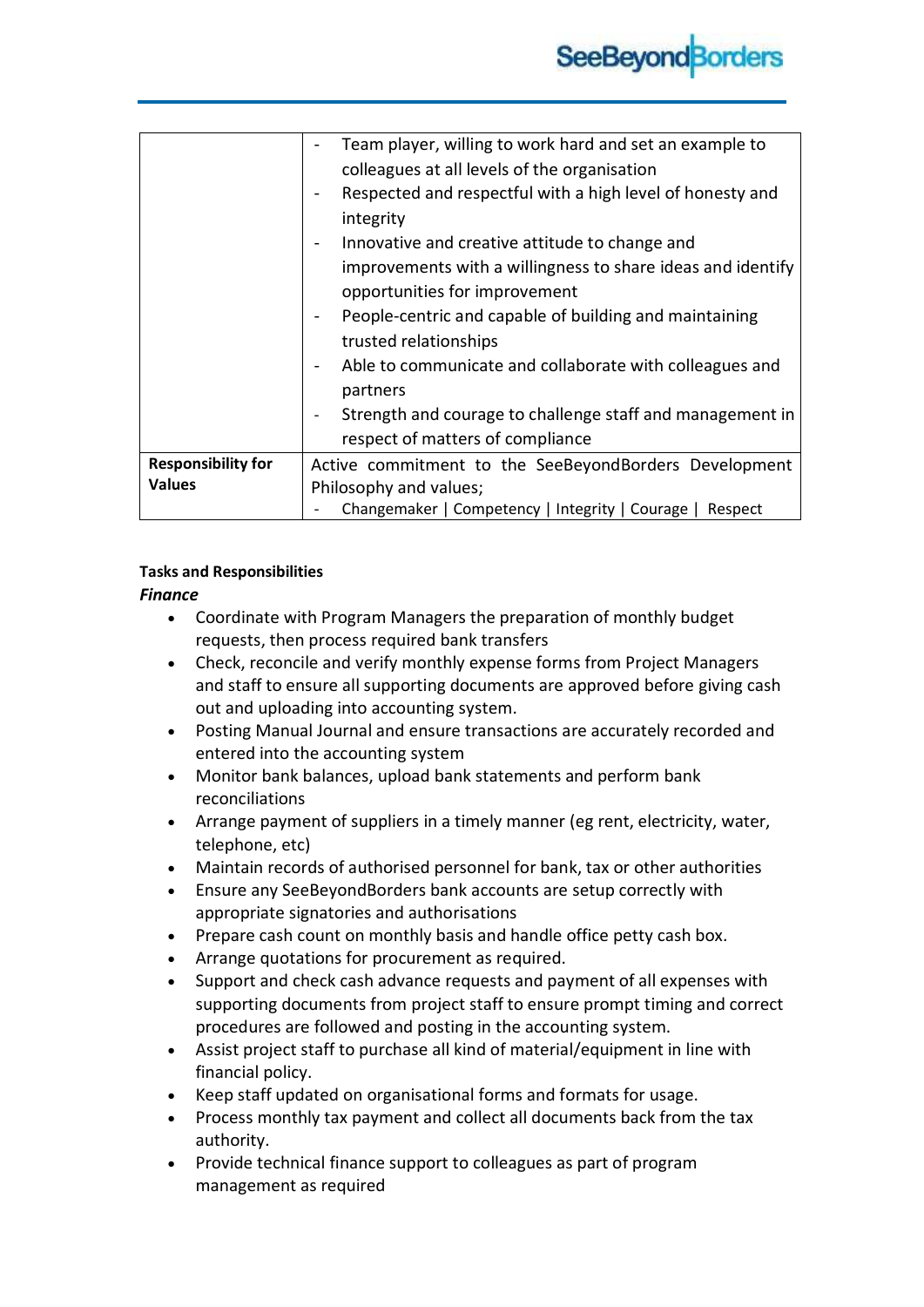

### *Admin and Office management*

- Responsibilities for general administration, supervise activities concerned with office and grounds maintenance.
- Manage the office cleaner to ensure office cleanliness is maintained
- Liaise with the landlord to ensure any requests for repairs are followed up
- Maintain a register and file all official documents (eg MOUs, rental contracts, staff contracts, etc)
- Maintain a stock of office asset and supplies (eg stationery, kitchen supplies, cleaning supplies, equipment/inventory etc)
- Arrange regular purchase office supplies and stationery, as well as small capital items and IT equipment
- Ensure motorcycle maintenance is carried out and update moto log book
- Securely store and maintain confidential records
- Maintain leave request form for staff and all timesheet records.
- Under the guidance of direct supervisor, act as focal point for office management including organising meetings, workshops and seminars, plus travel arrangements.
- Prepare venue, speaker, snack, foods for meetings and workshops both internal and external

# *Compliance and Ethics*

- Give a strong commitment with SeeBeyondBorders' safeguarding policies and actively promote SeeBeyondBorders safeguarding policies by ensuring staff capacity building, adequate visibility and cooperation with staff implementing all organization's policies. Specifically, this includes:
	- o Code of Conduct
	- o Child and Vulnerable People Policy
	- o Counter Terrorism Policy
	- o Financial Wrongdoing Policy
	- o Fraud and Corruption Policy

# *Other*

- Other tasks as requested by the Finance Manager
- Assist and deputise on behalf of the Financial Controller, as appropriate
- Assist and support project team activities, as appropriate

Engage in team meetings and contribute to the success of the programs and organisation

# **Applications**

Applications addressing the specific requirements in this Job Description should be submitted by email to hr.cambodia@seebeyondborders.org

# **More information and enquiries**

Enquiries about this role, or about the SeeBeyondBorders organisation should be directed initially to hr.cambodia@seebeyondborders.org